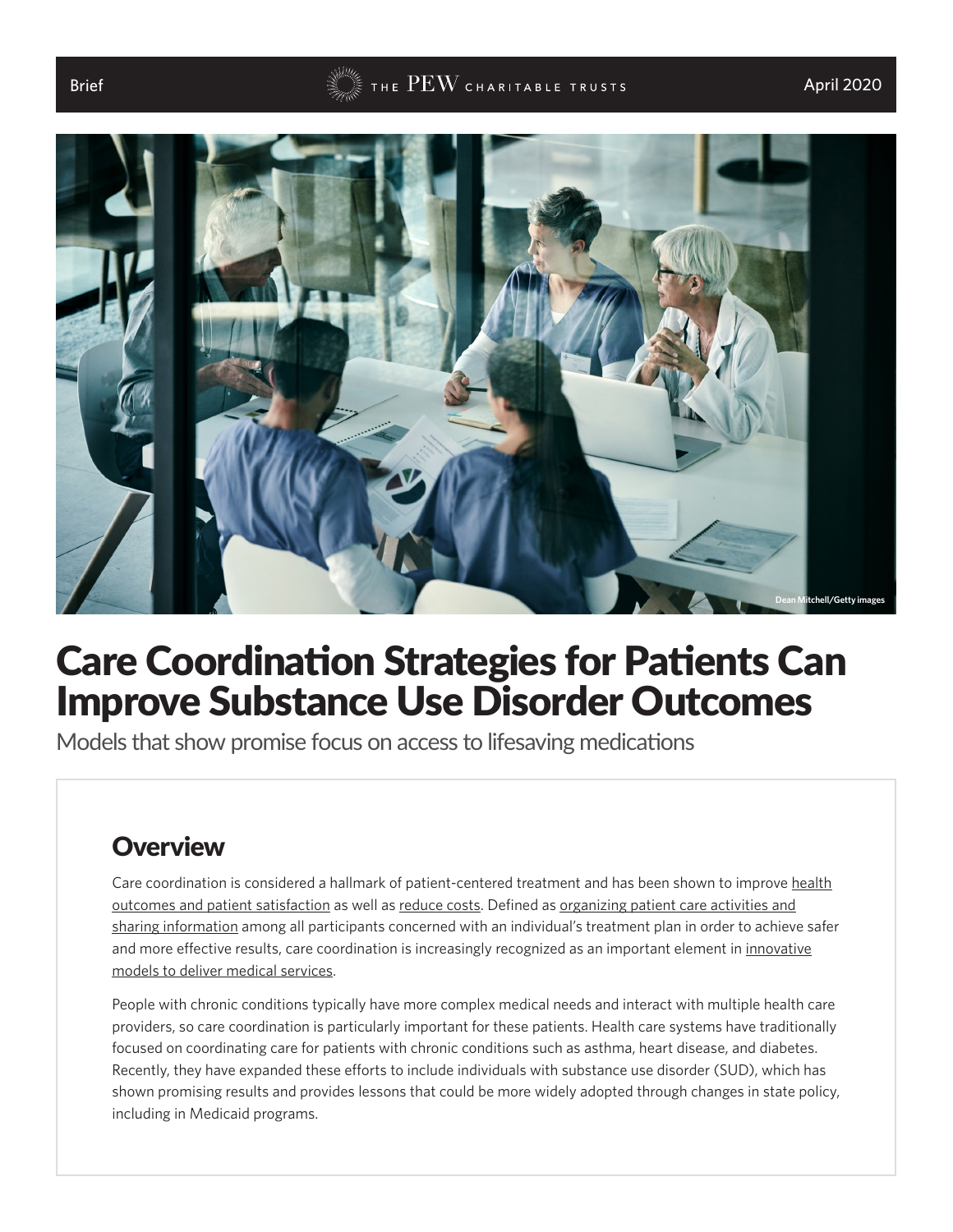<span id="page-1-0"></span>This document outlines key components of various models that use care coordination to improve outcomes for patients with SUD and discusses two examples—the nurse care manager model and the Medicaid health homes model—in detail. State policymakers should ensure that their state is using an approach such as one of these, particularly in the Medicaid program. This may involve funding care coordination services directly, revising state Medicaid policies, and removing barriers to receiving medications to treat SUD.

#### Care coordination

Models vary widely, but include some common elements:

- Individualized plans of care based on an assessment of the patient's needs, with ongoing review.
- A lead point of contact—one provider—who is responsible for ensuring that the care plan is implemented.
- Continual data-sharing and education for both providers and patients.

Care coordination models improve patient outcomes—such as 30-day readmissions, hospitalizations, and emergency department visits—as well as disease-specific outcomes related to diabetes, high blood pressure, asthma, and pneumonia.<sup>1</sup>

### Why individuals with SUD need care coordination

In 2018, more than 20 million people ages 12 and older had an SUD involving illicit or prescription drugs or alcohol—they are a significant public health concern.[2](#page-5-0) And from 1999 to 2017, more than 700,000 people died from drug overdoses. In 2017 alone, there were more than 70,000 deaths, the majority of which involved opioids[.3](#page-5-0)

Today SUDs are recognized as chronic, relapsing medical conditions[.4](#page-5-0) Individuals with SUD may struggle to manage other medical conditions, also known as comorbidities. When SUDs are not addressed in the treatment of other conditions, patients may not properly take medications and suffer additional consequences, such as poor control of hypertension and diabetes, and increased risk for various cancers and other illnesses.<sup>[5](#page-5-0)</sup> In addition, individuals with SUD have higher rates of emergency department visits and hospital readmissions,<sup>[6](#page-5-0)</sup> and when left untreated, SUDs are associated with high rates of injury, disability, and death.<sup>[7](#page-5-0)</sup>

To improve outcomes, health professionals are developing care coordination approaches that address SUDs and aim to increase patient engagement and retention in treatment, support better management of comorbid medical conditions, and ensure successful connections to medical and behavioral interventions.

Care coordination models for individuals with SUD share many core features but can differ in their designation of the entity or individual primarily responsible for coordinating care, where the coordination occurs, and how it is financed.

#### Models for coordinating SUD care in Medicaid

Over the past decade, health care professionals working to implement care coordination strategies for individuals with SUD, including opioid use disorder (OUD), have focused on facilitating access to evidence-based practices, with a particular emphasis on medications.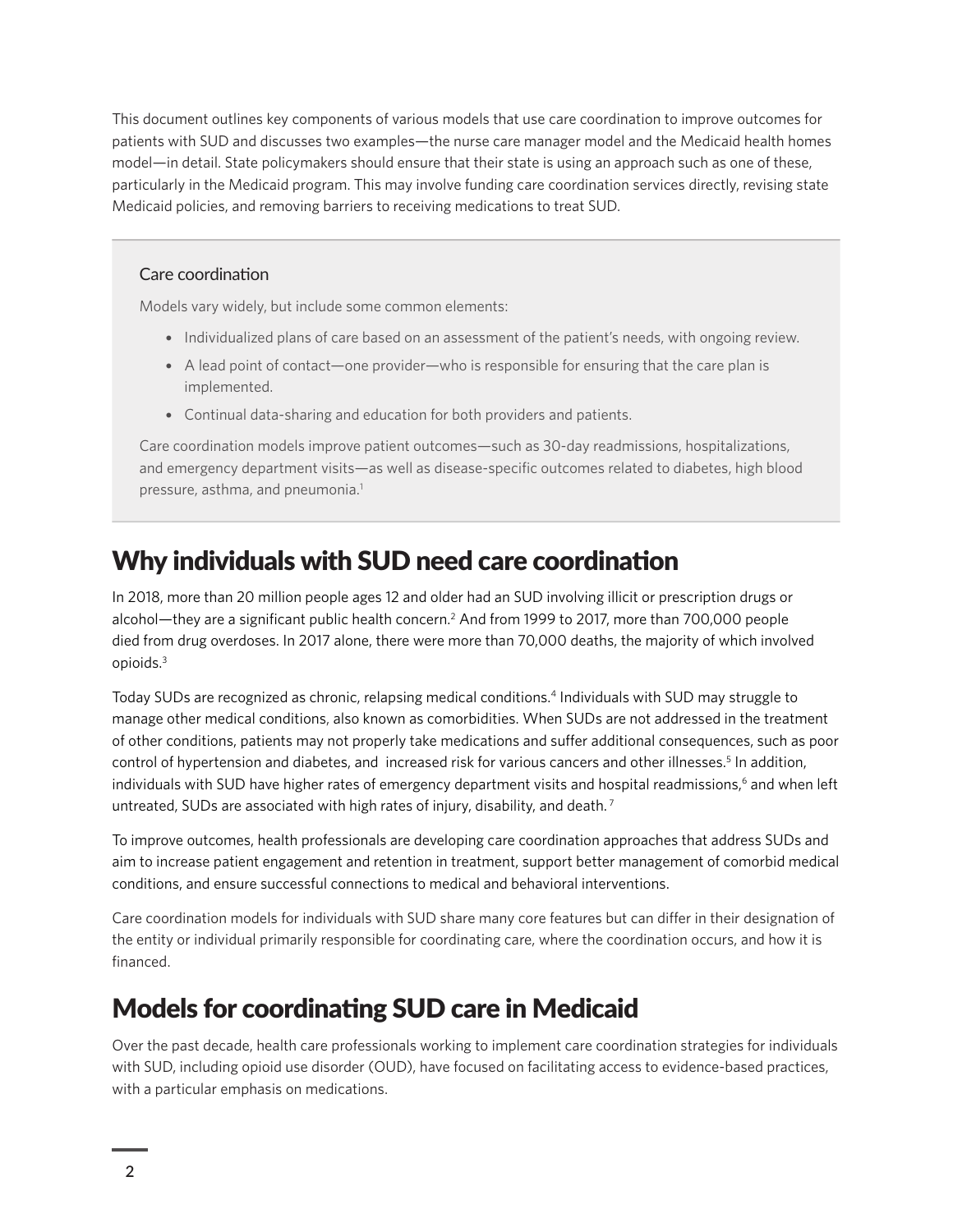<span id="page-2-0"></span>Medication-based treatment is the gold standard for treating OUD, and patients can take one of three drugs approved by the Food and Drug Administration: methadone, buprenorphine, or naltrexone. Although these medications can be combined with counseling or other behavioral therapy, medication has proved to be effective for many people, even in the absence of regular counseling or other psychosocial supports.<sup>8</sup> Importantly, medication for OUD should not be withheld because counseling is either unavailable or the patient declines it. Two promising care coordination models focus specifically on ensuring that patients have access to medications for OUD.

#### Nurse Care Manager Model

**Care coordinator:** nurse **Location:** community health centers

**Financing:** Medicaid and state health department

#### Nurse care manager model

Also known as "the Massachusetts model," the nurse care manager (NCM) model was created to address a key barrier to integrating buprenorphine into OUD treatment: the lack of structured clinical support for physicians to prescribe and manage patients on the medication.[9](#page-5-0)

A multidisciplinary team at Boston Medical Center implemented the NCM model in 2003 to expand medications and behavioral therapies for individuals with OUD. This program expanded in 2007 to include patients served [in Massachusetts community health centers, 10 including people experiencing homelessness, those without](#page-5-0)  insurance, and individuals with co-occurring physical or mental health disorders. The nurse care managers have the expertise in chronic disease management and patient education needed to deliver ongoing care for SUDs. In this model, NCMs take the lead in patient care and serve as the primary liaisons between patients and prescribing physicians, who then have the clinical support necessary to manage more patients on buprenorphine,<sup>11</sup> the medication most commonly used in office-based opioid treatment settings (OBOTs).<sup>12</sup>

There are four treatment stages in the NCM model: <sup>[13](#page-5-0)</sup>

- **1. Screening and assessment.** The NCM conducts an initial patient screening, then works with a physician who assesses the individual. If appropriate, the physician prescribes buprenorphine for treatment of OUD.
- **2. Medication initiation.** The NCM works with the patient, in coordination with the prescribing physician, to directly supervise the initiation of treatment.
- **3. Stabilization.** The NCM serves as the primary point of contact for the patient throughout treatment, with initial weekly (or more frequent) follow-up visits, as well as phone communication for education and support.
- **4. Maintenance.** The NCM also regularly communicates with the prescribing physician and other clinical team members involved in the patient's care, as is done to manage other chronic medical conditions.

A review of the NCM model over five years at Boston Medical Center found that of the individuals who remained in treatment for 12 months, 95 percent were no longer using illicit opioids or cocaine based on urine drug tests; a total of 49 percent of patients remained in treatment for 12 months or longer. Two percent of patients were tapered off of buprenorphine after six months' time of adherence to treatment and absence of illicit drugs, and 6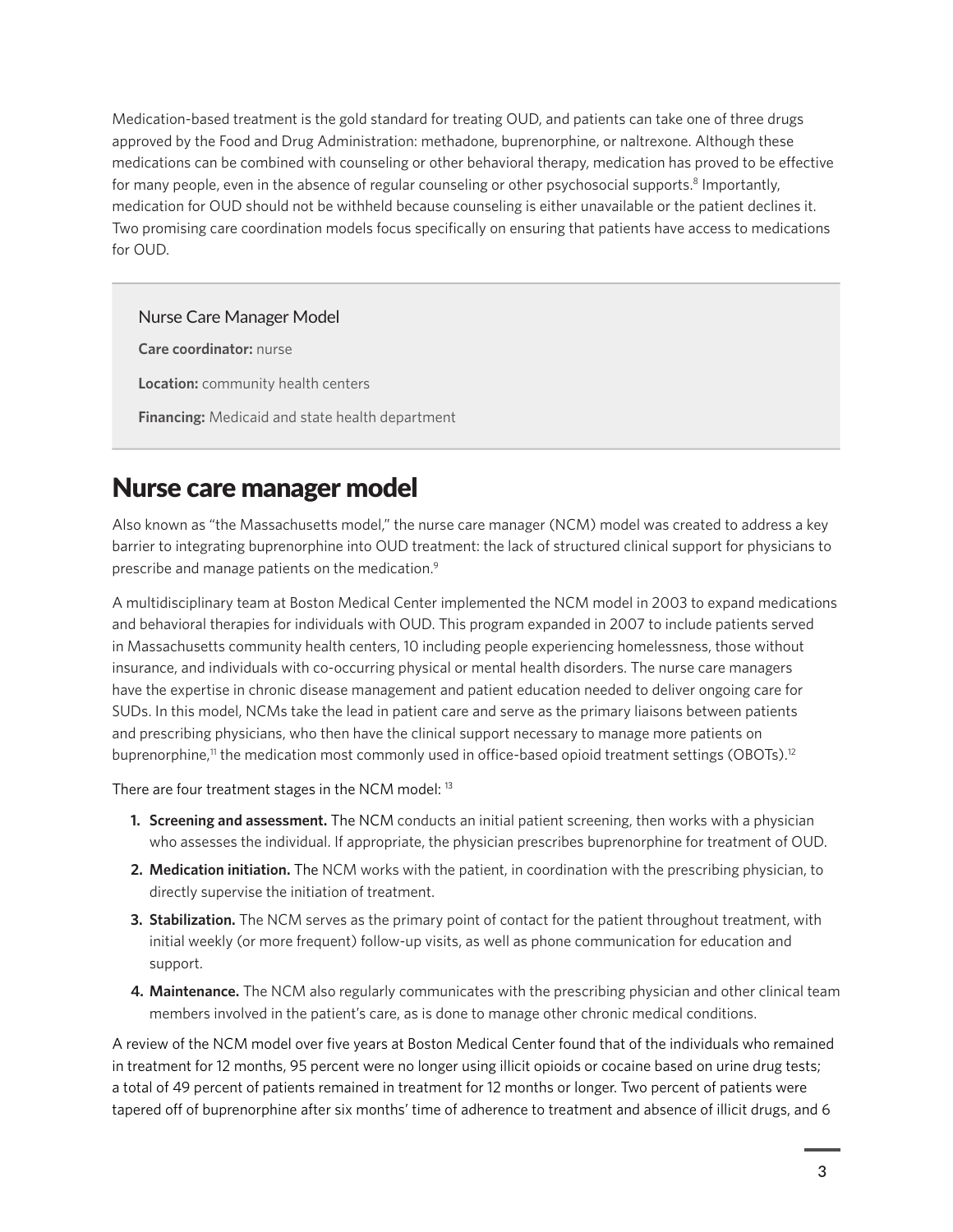<span id="page-3-0"></span>percent voluntarily transferred to methadone maintenance treatment during the 12-month study period.[14](#page-5-0)

Financing for the NCM approach comes from two sources. Nurses in Massachusetts' federally qualified health centers (FQHCs) can bill Medicaid, while the Massachusetts Department of Public Health reimburses FQHCs for care management of these complex patients with state general revenue or other federal funds, such as the Substance Abuse and Mental Health Services Administration block grant funding.[15](#page-5-0)

#### Medicaid Health Homes Model

**Care coordinators:** team of one nurse and one master's-level licensed behavioral health provider

**Location:** offices of providers prescribing buprenorphine

**Financing:** Medicaid

### Medicaid health homes model

The Medicaid health home state plan option, created under the Affordable Care Act, [16](#page-5-0) is intended to promote access to and support coordination of physical and SUD services, as well as long-term services and support.<sup>17</sup>

Health homes must offer six core services: comprehensive care management, care coordination, health promotion, comprehensive transitional care/follow-up, individual and family support, and referral to community and social support services. [18](#page-5-0) These models may be virtual or located in primary care or behavioral health providers' offices, or other settings that meet beneficiaries' needs.

To be eligible for health home services, an individual must be diagnosed with either: two chronic conditions, including SUD; one chronic condition, and be considered at-risk for a second; or a serious mental health condition. The health home approach relies on a multidisciplinary team that can include physicians, nurse care coordinators, nutritionists, social workers, behavioral health professionals, or others who can support access to physical and behavioral health services, including medications for OUD.

Vermont operates a Medicaid health home program in an effort to create a coordinated, systemic response to the complex issues of opioid addiction among the state's Medicaid population. The program focuses specifically on medications and behavioral therapies for OUD.<sup>[19](#page-5-0)</sup> This "hub and spoke" model has two care components:

- Hubs, based in opioid treatment programs (OTPs), are highly regulated regional specialty treatment centers for individuals with complex addictions and comorbid mental health conditions; they can dispense both methadone and buprenorphine for OUD.
- Spokes, which are based in OBOTs.

Under this model, hub staff members at OTPs assess patients at intake and determine whether a hub or a spoke is the more appropriate placement. If patients begin treatment at a hub, they are assessed for potential referral to a spoke provider once they are considered to be stable on buprenorphine. Spoke providers include a range of practitioners—such as internists, psychiatrists, and obstetricians—working in FQHCs, private group practices, hospital-owned practices, and solo practices. Spoke physicians consult with hubs, which each include a boardcertified addiction specialist, as needed on any questions regarding patients.[20](#page-5-0)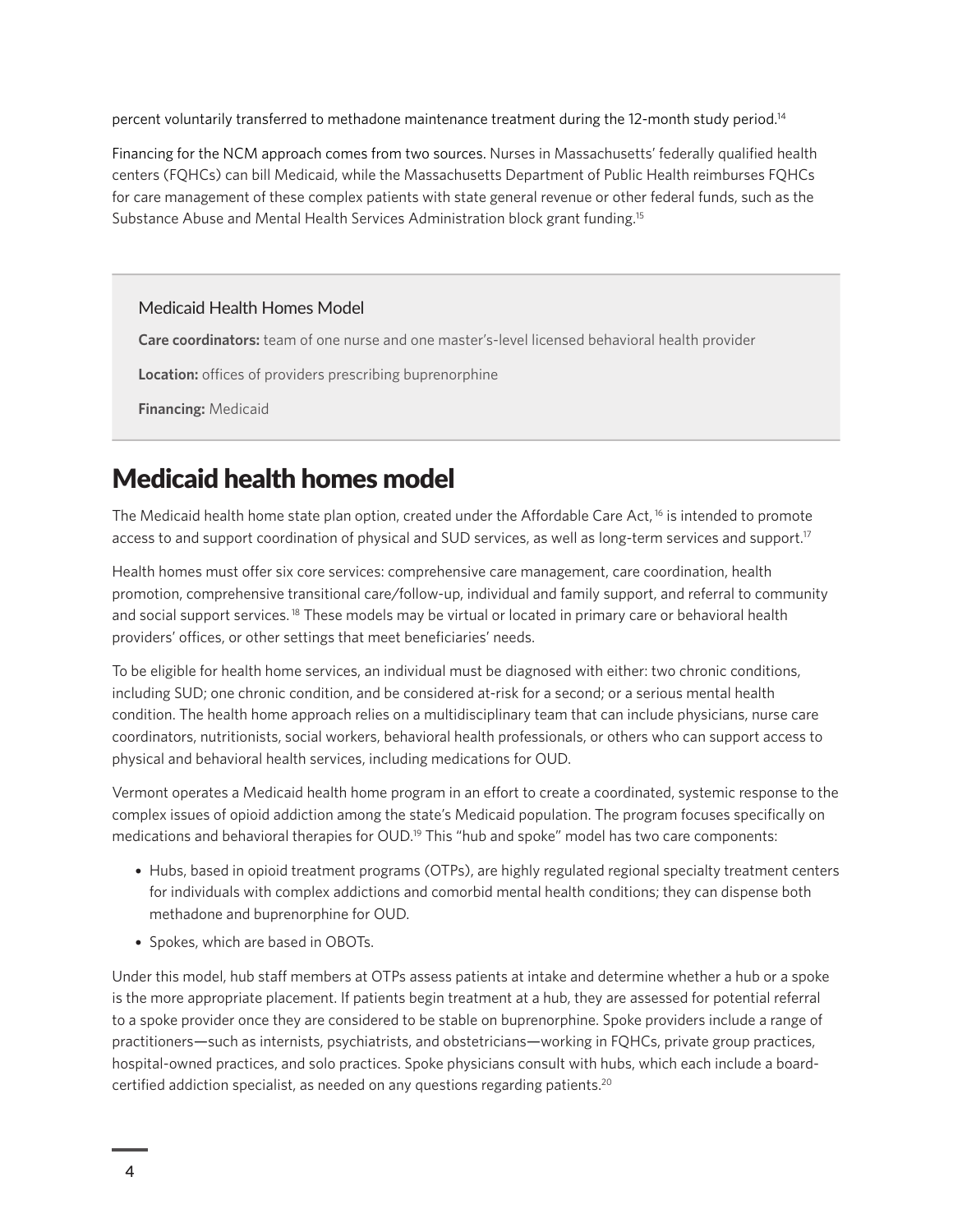<span id="page-4-0"></span>Spoke practices are also supported by teams consisting of one registered nurse and one master's-level licensed behavioral health provider per 100 Medicaid OBOT patients. The teams work with the sites to coordinate patient care through the following activities:

- Teams travel to multiple sites for prescribers with few patients but embed in practices with a large number of OBOT patients. They also meet with the spoke physicians regularly to discuss cases, protocols, and coordination among staff.
- Nurses from the teams meet with all new hub and spoke patients, review contracts and consents, arrange for insurance authorization and urine drug testing, authorize buprenorphine refills to pharmacies, and oversee diversion control through random callbacks and monitoring of Vermont's Prescription Monitoring System.
- Master's-level behavioral health providers from the teams coordinate counseling, manage acute crises, provide brief supportive check-ins, assist with practical issues, and coordinate referrals between the spoke practice and hub[.21](#page-5-0)

Among its hub and spoke patients, Vermont has achieved the following:<sup>[22](#page-5-0)</sup>

- 96 percent decrease in opioid use.
- 89 percent decrease in emergency department visits.
- 92 percent decrease in injection drug use.
- 90 percent reduction in illegal activity and police detentions/arrests.
- \$6.7 million estimated decrease in health care expenditures between 2012 and 2013 for the 2,164 patients served by the program.
- Among a study of 80 hub and spoke patients, none reported an overdose in the previous 90 days while in treatment, while 25 percent of the 80 patients report having overdosed in the 90 days prior to entering treatment.

Vermont's Medicaid health homes employ two reimbursement policies: one payment for hubs and a separate payment for spokes. The hub payment is a monthly, bundled rate per patient that incorporates employment costs for six key hub health professionals (full-time employees) to provide face-to-face treatment services, such as counseling, as well as health home services for 400 individuals served by the hub. Spoke payments use the same bundled rate methodology but base the monthly payments off two health professionals serving 100 individuals.<sup>23</sup>

## **Conclusion**

SUDs are chronic medical conditions with high rates of comorbidities, but emerging models that seek to coordinate care for patients can deliver higher-quality treatments and better outcomes. By updating Medicaid policies and leveraging other state funding streams, state policymakers can draw on the lessons from these models to spur greater adoption of care coordination approaches for SUD.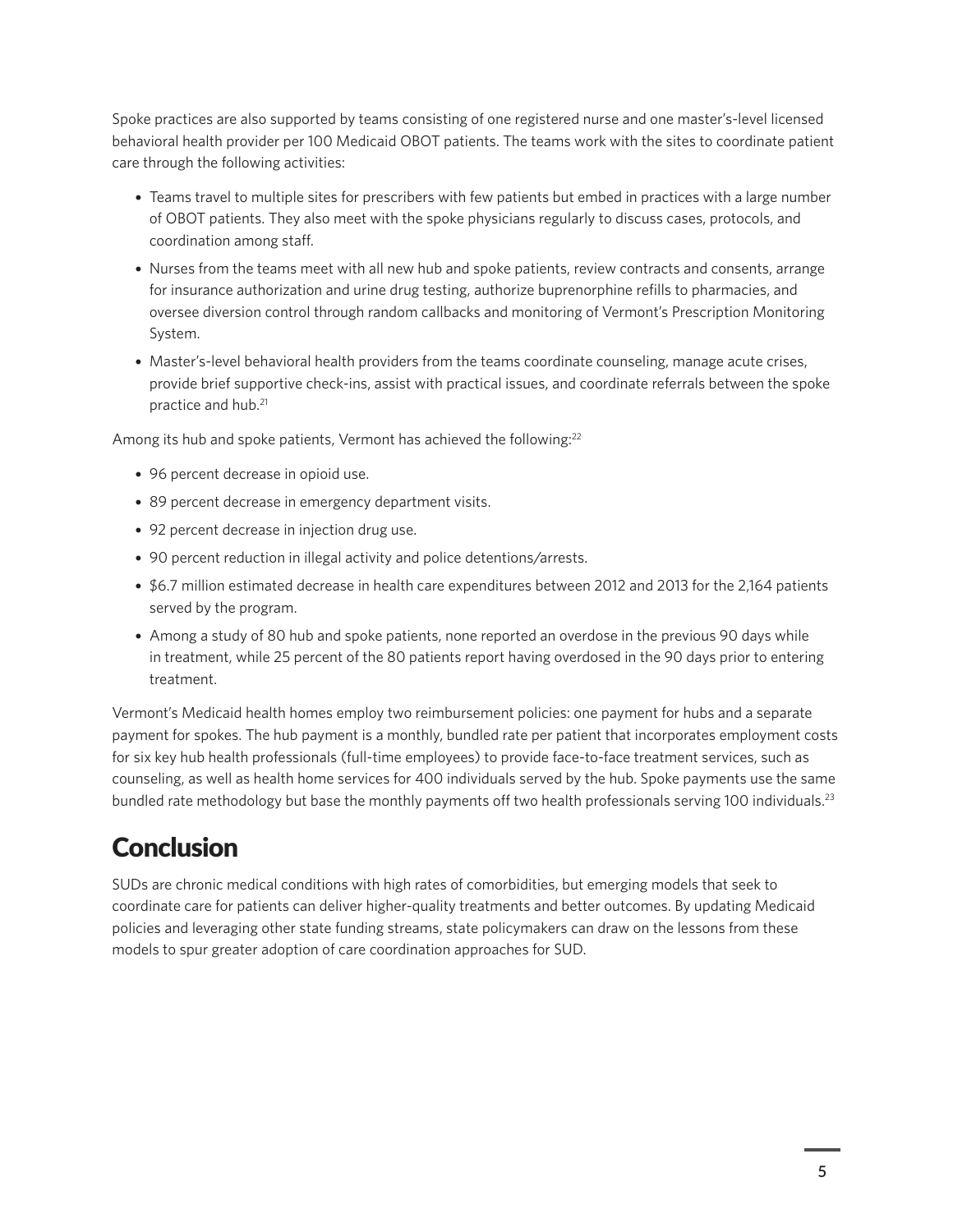#### <span id="page-5-0"></span>**Endnotes**

- 1 [C](#page-1-0)ommonwealth Fund, "Quick Reference Guide to Promising Care Models for Patients With Complex Needs" (2019), [https://www.](https://www.commonwealthfund.org/publications/2019/feb/care-models-patients-complex-needs) [commonwealthfund.org/publications/2019/feb/care-models-patients-complex-needs.](https://www.commonwealthfund.org/publications/2019/feb/care-models-patients-complex-needs)
- 2 [S](#page-1-0)ubstance Abuse and Mental Health Services Administration, "Key Substance Use and Mental Health Indicators in the United States: Results From the 2018 National Survey on Drug Use and Health" (2019).
- 3 [C](#page-1-0)enters for Disease Control and Prevention, "Understanding the Epidemic," Dec. 19, 2018, [https://www.cdc.gov/drugoverdose/epidemic/](https://www.cdc.gov/drugoverdose/epidemic/index.html) [index.html.](https://www.cdc.gov/drugoverdose/epidemic/index.html)
- 4 [Na](#page-1-0)tional Insitute on Drug Abuse, "The Science of Drug Use and Addiction: The Basics," accessed Aug. 28, 2019, [https://www.drugabuse.](https://www.drugabuse.gov/publications/media-guide/science-drug-use-addiction-basics) [gov/publications/media-guide/science-drug-use-addiction-basics](https://www.drugabuse.gov/publications/media-guide/science-drug-use-addiction-basics).
- 5 [A.](#page-1-0)T. McLellan et al., "Can Substance Use Disorders Be Managed Using the Chronic Care Model? Review and Recommendations From a NIDA Consensus Group," *Public Health Review* 35, no. 2 (2014), [https://www.ncbi.nlm.nih.gov/pubmed/26568649.](https://www.ncbi.nlm.nih.gov/pubmed/26568649)
- 6 [A.](#page-1-0)Y. Walley et al., "Acute Care Hospital Utilization Among Medical Inpatients Discharged With a Substance Use Disorder Diagnosis," *Journal of Addiction Medicine* 6, no. 1 (2012): 50-6, [https://www.ncbi.nlm.nih.gov/pubmed/21979821.](https://www.ncbi.nlm.nih.gov/pubmed/21979821)
- 7 [K.](#page-1-0)E. Watkins et al., "Implementing the Chronic Care Model for Opioid and Alcohol Use Disorders in Primary Care," *Progress in Community Health Partnerships* 11, no. 4 (2017): 397-407, <https://www.ncbi.nlm.nih.gov/pubmed/29332853>.
- 8 [Na](#page-2-0)tional Academies of Sciences, Engineering, and Medicine, "Medications for Opioid Use Disorder Save Lives" (2019), [https://doi.](https://doi.org/10.17226/25310) [org/10.17226/25310;](https://doi.org/10.17226/25310) R.P. Schwartz et al., "A Randomized Controlled Trial of Interim Methadone Maintenance," *Arch Gen Psychiatry* 63, no. 1 (2006): 102-9, <https://www.ncbi.nlm.nih.gov/pubmed/16389204>; S.C. Sigmon et al., "Interim Buprenorphine Vs. Waiting List for Opioid Dependence," *New England Journal of Medicine* 375, no. 25 (2016): 2504-05,<https://www.ncbi.nlm.nih.gov/pubmed/28002704>.
- 9 [Offi](#page-2-0)ce Based Addiction Treatment Training and Technical Assistance, "BMC OBAT—the Massachusetts Model," accessed July 30, 2019, https://www.bmcobat.org/about-us/bmc-obat/.
- 10 [C](#page-2-0).T. LaBelle et al., "Office-Based Opioid Treatment With Buprenorphine (OBOT-B): Statewide Implementation of the Massachusetts Collaborative Care Model in Community Health Centers," *Journal of Substance Abuse Treatment* 60 (2016): 6-13, [https://www.ncbi.nlm.nih.](https://www.ncbi.nlm.nih.gov/pubmed/26233698) [gov/pubmed/26233698](https://www.ncbi.nlm.nih.gov/pubmed/26233698).
- 11 [I](#page-2-0)bid.
- 12 [K.](#page-2-0) Moses and J. Klebonis, "Designing Medicaid Health Homes for Individuals With Opioid Dependency: Considerations for States" (Centers for Medicare & Medicaid Services, 2015), [https://www.medicaid.gov/state-resource-center/medicaid-state-technical](https://www.medicaid.gov/state-resource-center/medicaid-state-technical-assistance/health-home-information-resource-center/downloads/hh-irc-health-homes-opiod-dependency.pdf)[assistance/health-home-information-resource-center/downloads/hh-irc-health-homes-opiod-dependency.pdf](https://www.medicaid.gov/state-resource-center/medicaid-state-technical-assistance/health-home-information-resource-center/downloads/hh-irc-health-homes-opiod-dependency.pdf).
- 13 [La](#page-2-0)Belle et al., "Office-Based Opioid Treatment With Buprenorphine (OBOT-B)."
- 14 [D](#page-3-0).P. Alford et al., "Collaborative Care of Opioid-Addicted Patients in Primary Care Using Buprenorphine: Five-Year Experience," *Archives of Internal Medicine* 171, no. 5 (2011): 425-31, [https://www.ncbi.nlm.nih.gov/pubmed/21403039.](https://www.ncbi.nlm.nih.gov/pubmed/21403039)
- 15 [C](#page-3-0). LaBelle, director, Office Based Addiction Treatment Training and Technical Assistance Program for the state of Massachusetts, Boston Medical Center, telephone call to John O'Brien, senior consultant, Technical Assistance Collaborative, Inc., August 22, 2019.
- 16 [S](#page-3-0)ocial Security Administration, "State Option to Provide Coordinated Care Through a Health Home for Individuals With Chronic Conditions," [https://www.ssa.gov/OP\\_Home/ssact/title19/1945.htm](https://www.ssa.gov/OP_Home/ssact/title19/1945.htm).
- 17 [M](#page-3-0)oses and Klebonis, "Designing Medicaid Health Homes for Individuals With Opioid Dependency."
- 18 [S](#page-3-0)ocial Security Administration, "State Option to Provide Coordinated Care."
- 19 [P](#page-3-0)rimary Care Collaborative, "Vermont Hub and Spokes Health Homes," [https://www.pcpcc.org/initiative/vermont-hub-and-spokes](https://www.pcpcc.org/initiative/vermont-hub-and-spokes-health-homes)[health-homes.](https://www.pcpcc.org/initiative/vermont-hub-and-spokes-health-homes)
- 20 [J.](#page-3-0)R. Brooklyn and S.C. Sigmon, "Vermont Hub-and-Spoke Model of Care for Opioid Use Disorder: Development, Implementation, and Impact," *Journal of Addiction Medicine* 11, no. 4 (2017): 286-92, [https://www.ncbi.nlm.nih.gov/pubmed/28379862.](https://www.ncbi.nlm.nih.gov/pubmed/28379862)
- 21 [I](#page-4-0)bid.
- 22 [I](#page-4-0)bid.; Vermont Department of Health, "Hub & Spoke Model Evaluation 2017" (2018), [https://www.healthvermont.gov/sites/default/files/](https://www.healthvermont.gov/sites/default/files/documents/pdf/ADAP_Hub_and_Spoke_Evaluation_Brief_2018_1.pdf) [documents/pdf/ADAP\\_Hub\\_and\\_Spoke\\_Evaluation\\_Brief\\_2018\\_1.pdf](https://www.healthvermont.gov/sites/default/files/documents/pdf/ADAP_Hub_and_Spoke_Evaluation_Brief_2018_1.pdf).
- 23 [Al](#page-4-0)liance of Community Health Plans, "Vermont Health Homes for Opioid Addiction" (2013), [https://www.achp.org/wp-content/uploads/](https://www.achp.org/wp-content/uploads/Vermont-Health-Homes-for-Opiate-Addiction-September-2013.pdf) [Vermont-Health-Homes-for-Opiate-Addiction-September-2013.pdf.](https://www.achp.org/wp-content/uploads/Vermont-Health-Homes-for-Opiate-Addiction-September-2013.pdf)